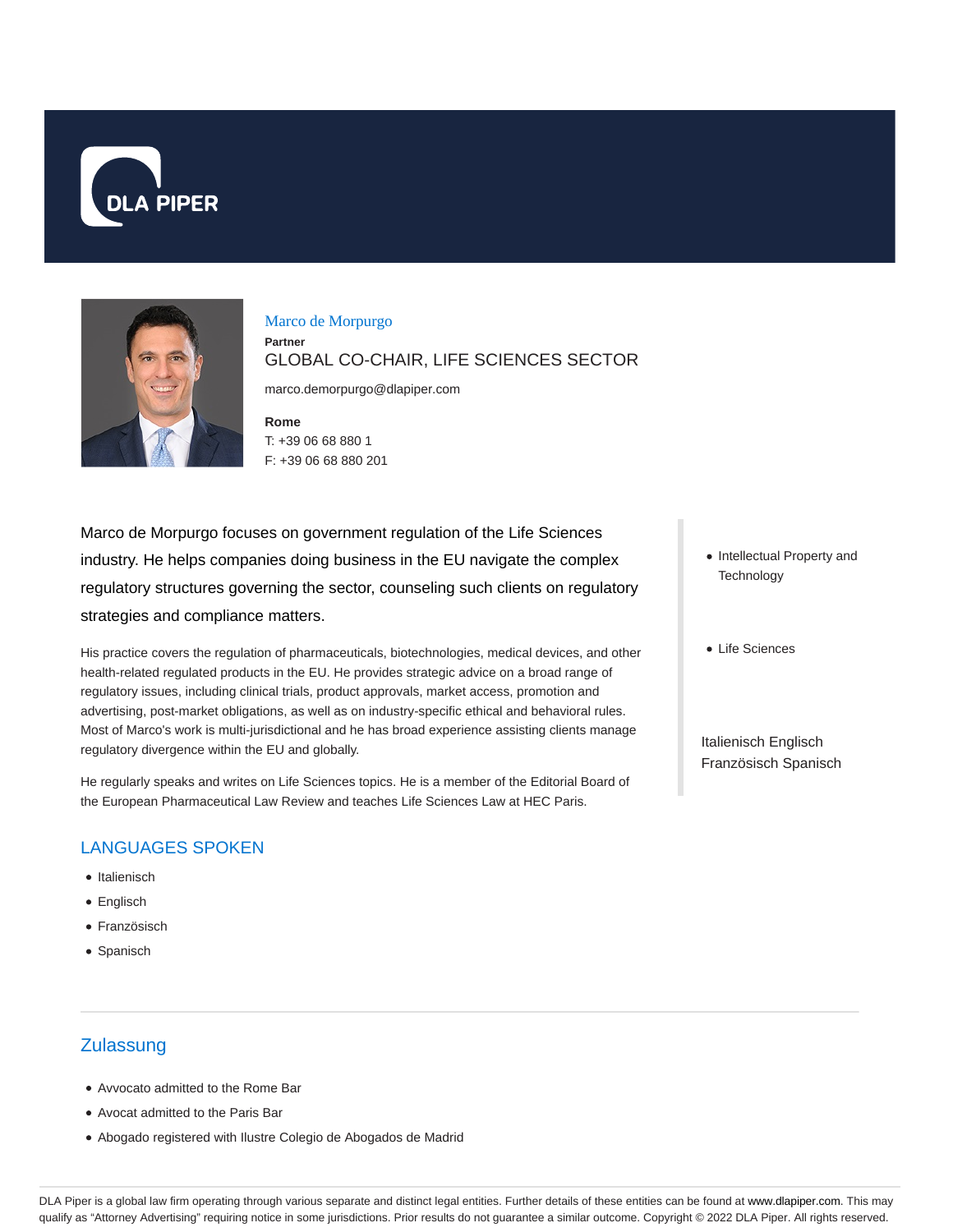Attorney-at-Law zugelassen beim Supreme Court von New York

## **Berufserfahrung**

Before joining DLA Piper, Marco worked with leading international law firms in Brussels, London and Paris.

### Ausbildung

- University of Milan, Ph.D., Comparative Law
- Harvard Law School, LL.M.
- IUC Turin, M.Sc., Comparative Law, Economics & Finance
- University of Trieste, Law degree

### **AKTUELLES**

## Publikationen

**Embracing Digital Evolution: Our new business report**

#### 14 September 2021

Our new report - Embracing Digital Evolution - shows how businesses can succeed in Industry 4.0, with contributions from digital revolutionaries such as Microsoft, Salesforce, Rolls-Royce and DocuSign.

**Digital Therapeutics - evolution and entry into mainstream healthcare**

#### 18 September 2020

Research undertaken by DLA Piper's Life Sciences sector in conjunction with The Lawyer seeks to understand the current developments in the field of digital therapeutics, looking at key questions that need to be addressed if these products are to become mainstream components of health systems across the world.

```
Klinische Studien während der COVID-19-Pandemie: Ein globaler Leitfaden - Ausgabe 2: Aktualisiert und erweitert
```
#### 2 July 2020

Die Folgen der COVID-19-Pandemie entwickeln sich weiterhin dynamisch. Während einige Länder beginnen, die Lockdown-Maßnahmen wieder zu lockern, halten andere an ihren bisherigen Maßnahmen fest oder führen sogar weitere Beschränkungen ein. Diese Maßnahmen wirken sich auch weiterhin weltweit auf die Durchführung von klinischen Studien aus. Pharmazeutische Unternehmen müssen sich teilweise noch größeren Herausforderungen stellen als bislang, um die Kontinuität von klinischen Studien weiterhin zu gewährleisten. In dieser aktualisierten Ausgabe des Leitfadens, die von unserer globalen Life Sciences Praxisgruppe verfasst wurde, stellen wir die regulatorischen Entwicklungen in mehr als 50 Ländern dar, darunter Neueinträge zu Ländern in Afrika und im asiatisch-pazifischen Raum.

- EU SPC Manufacturing Waiver Becomes Effective: What Can Industry Expect?, European Pharmaceutical Law Review, Volume 3, Issue 3 (2019)
- The Sun Also Rises in Italy: New Statutory Transparency Requirements Expected under the Proposed Italian Sunshine Act, European Pharmaceutical Law Review, Volume 2, Issue 4 (2018)
- Italy Reforms Clinical Trial Rules, European Pharmaceutical Law Review, Volume 2, Issue 1 (2018)